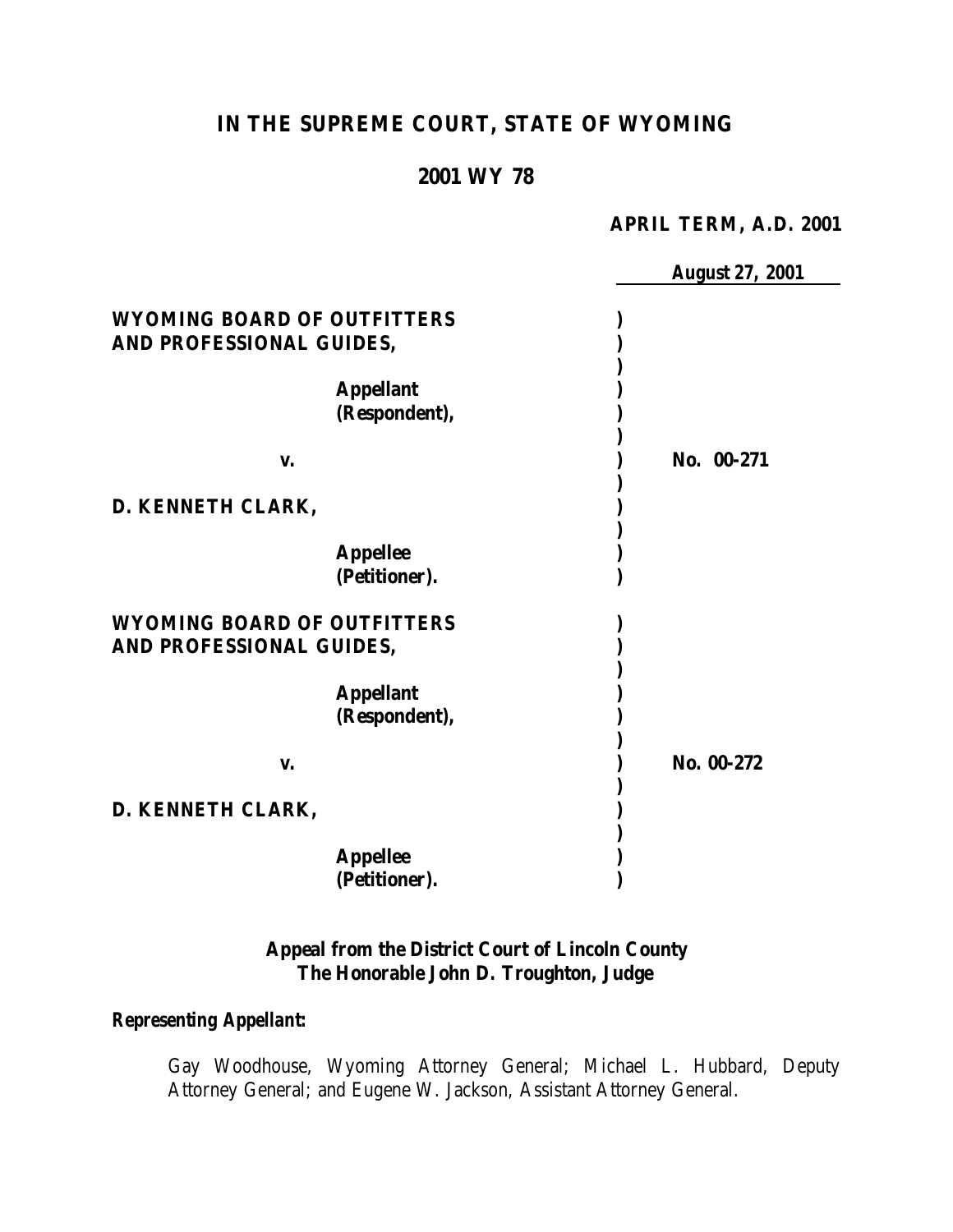## *Representing Appellees:*

James E. Phillips of James E. Phillips, P.C., Evanston, WY.

**Before LEHMAN, C.J., and GOLDEN, HILL, and KITE, JJ.**

*NOTICE: This opinion is subject to formal revision before publication in Pacific Reporter Third. Readers are requested to notify the Clerk of the Supreme Court, Supreme Court Building, Cheyenne, Wyoming 82002, of any typographical or other formal errors so that correction may be made before final publication in the permanent volume.*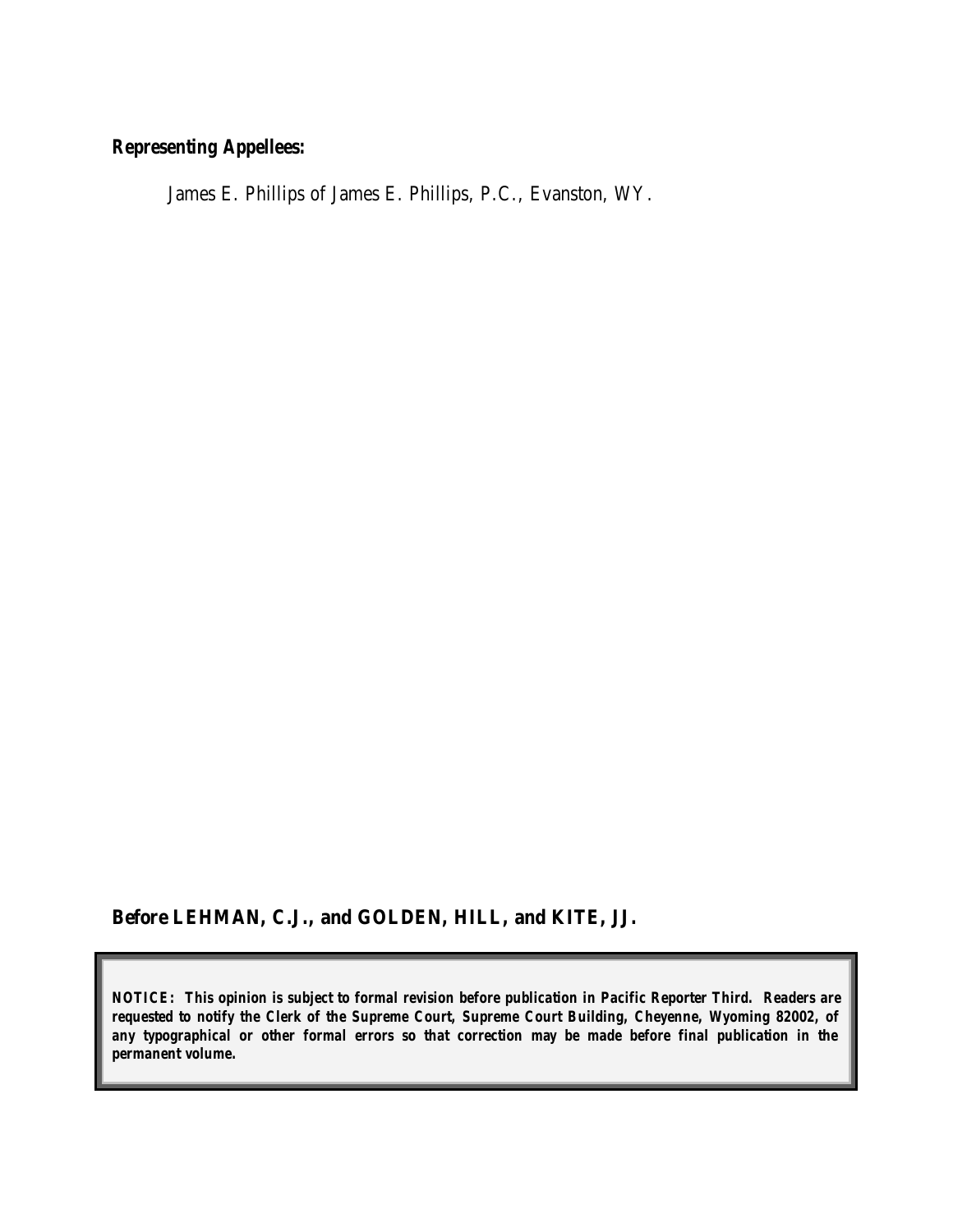#### **HILL, Justice.**

[¶1] Appellant, the Wyoming Board of Outfitters and Professional Guides (Board), challenges an order of the district court reversing the Board's decision to deny a guide's license to Appellee, D. Kenneth Clark (Clark). We will affirm the district court, but on grounds dissimilar to those relied upon by that court.

### **ISSUES**

[¶2] The Board offers this statement of the issues:

I. Did the district court err in ruling the Board had no statutory rule-making authority to deny a professional guide's license?

II. Did the district court err in ruling that the Board's decision to deny a license to Clark was arbitrary and capricious?

Clark abbreviates the issue thus:

A. Did the district court correctly rule that the Appellant's decision to deny Appellee a professional guide's license was arbitrary, capricious, an abuse of discretion, and contrary to law.

## FACTS

[¶3] Clark began working in the outfitting and guiding business in 1967. In 1995, Clark was charged with a Lacey Act violation for illegally tagging a deer that was shot by one of his clients who did not have a license to shoot a deer. Clark entered a plea of guilty to that violation in Federal court, and, as a result of a plea bargain, he was sentenced to two years' probation, a fine of \$5,000.00, and revocation of his United Sates Forest Service (USFS) Special Use Permit and his commercial outfitting-guide operations on National Forest lands. In addition, Clark surrendered his outfitter's license to the Board. Clark was permitted to sell his hunting camp operation to Gary Amerine, with the condition that Clark would have nothing to do with operation of that business in accordance with the USFS conditions of Clark's sale of the business to Amerine.

[¶4] On July 6, 1998, Clark was issued a conditional guide's license, which permitted Clark to guide only for Robert Barlow. An additional condition of that license was that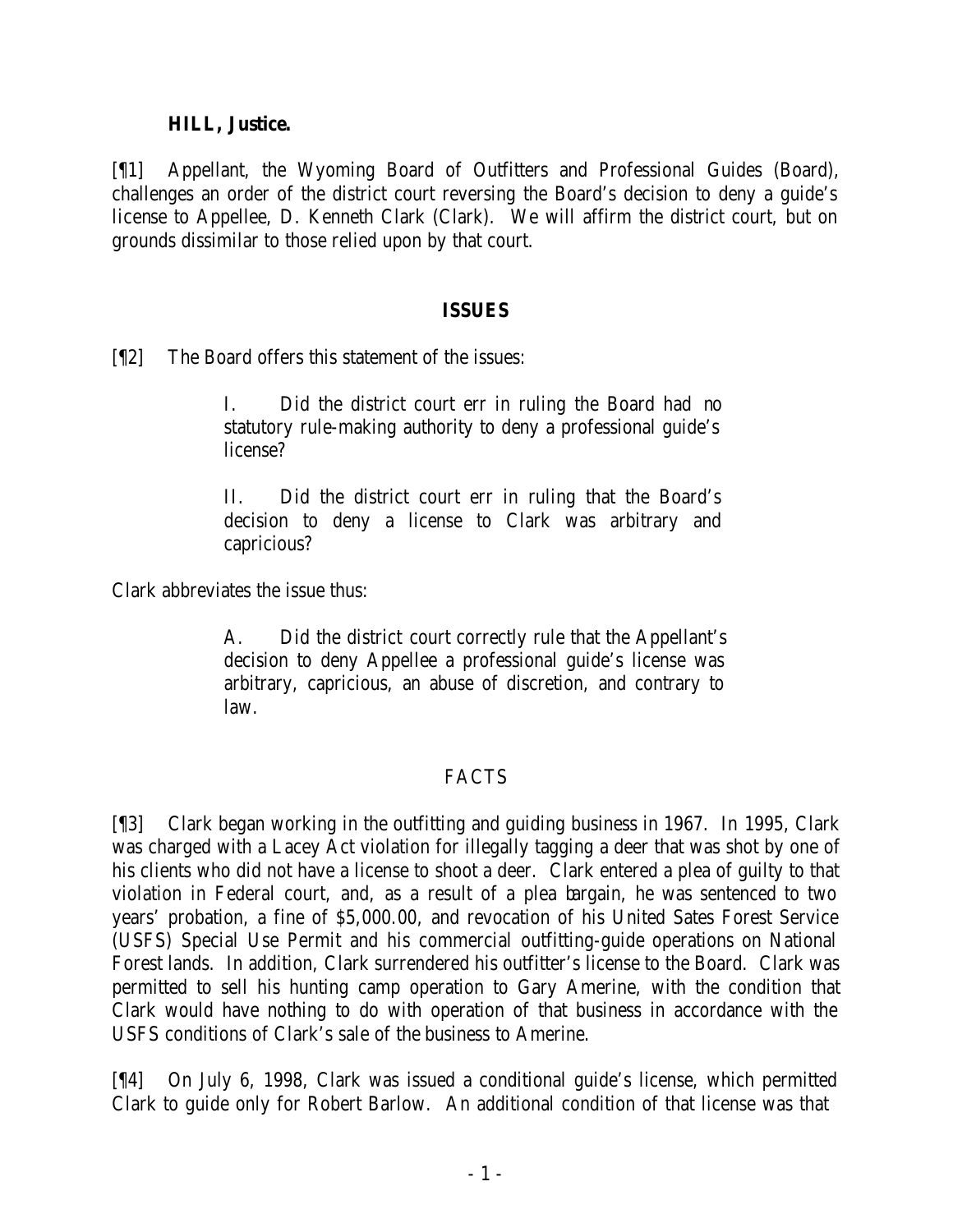Clark was to obtain prior approval from the Board before he could work for any outfitter other than Barlow. On August 1, 1998, Clark submitted a request to the Board to work as a guide for Amerine. Clark appeared at the Board's meeting on August 24, 1998, to pursue that request, as well as an apparent request to work for Gregg Fischer.<sup>1</sup> However, the Board denied Clark's request to work for either Amerine or Fischer because of the USFS's limitation with respect to Amerine and the close proximity of Amerine's camp to that of Fischer's. According to the Board's brief, the purpose to be served by this limitation/condition was to avoid the appearance of impropriety by not allowing Clark back into the same location where his acts led to his conviction. Clark then amended his request to work for Dale Clark.

[¶5[ The Board asked Clark what the distance was between Amerine's area of operation and that of Dale Clark. Clark informed the Board that the two areas (or "camps") were approximately 28 miles apart. The minutes of the Board's meeting indicate that Clark represented to the Board that Dale Clark's camp was "about 28 miles away from Amerine's camp." On September 11, 1998, Mesia Nyman, District Ranger for the USFS in the Greys River Ranger District, sent a letter to the Board indicating that Clark's statement that Dale Clark's camp was 28 miles from Amerine's camp was misleading. Nyman stated in her letter that Dale Clark did not have a camp, that both Amerine and Dale Clark shared the same day-use area, and that the situation made it impossible to manage and monitor Clark's role as a guide (*i.e.*, whether he was working for Amerine or Dale Clark). Nyman asked that the Board reconsider its decision to allow Clark to work for Dale Clark.

[¶6] As a result of Nyman's letter to the Board, the Board conducted an investigation. By letter dated December 16, 1998, the Board informed Clark that he was in violation of the conditions imposed on his 1998 license and directed that Clark surrender his license, which he did. That license indicated that Clark had worked for only Barlow and Dale Clark during the 1998 season.

[¶7] It is not disputed that Clark submitted an application to renew his guide's license for the 1999 season, nor is it disputed that the Board denied his application for the reasons that Clark's 1998 application contained "false information," as well as because of his "unprofessional conduct toward Game & Fish Warden Hyde and Forest Service officer Nyman during a routine license check last fall."

[¶8] In a March 3, 1999 pleading filed before the Board, Clark requested a hearing on the denial of his 1999 guide's license application. On June 17, 1999, a hearing was held pursuant to Clark's request. We will not set out in detail the evidence at this juncture but

 1 The Board appears to have treated Clark's presentation as a request to work for Fischer. However, the minutes of the Board meeting do not reflect such a request, and it was Clark's contention that he did not ask to guide for Fischer but only that he could guide for Fischer if permission were granted.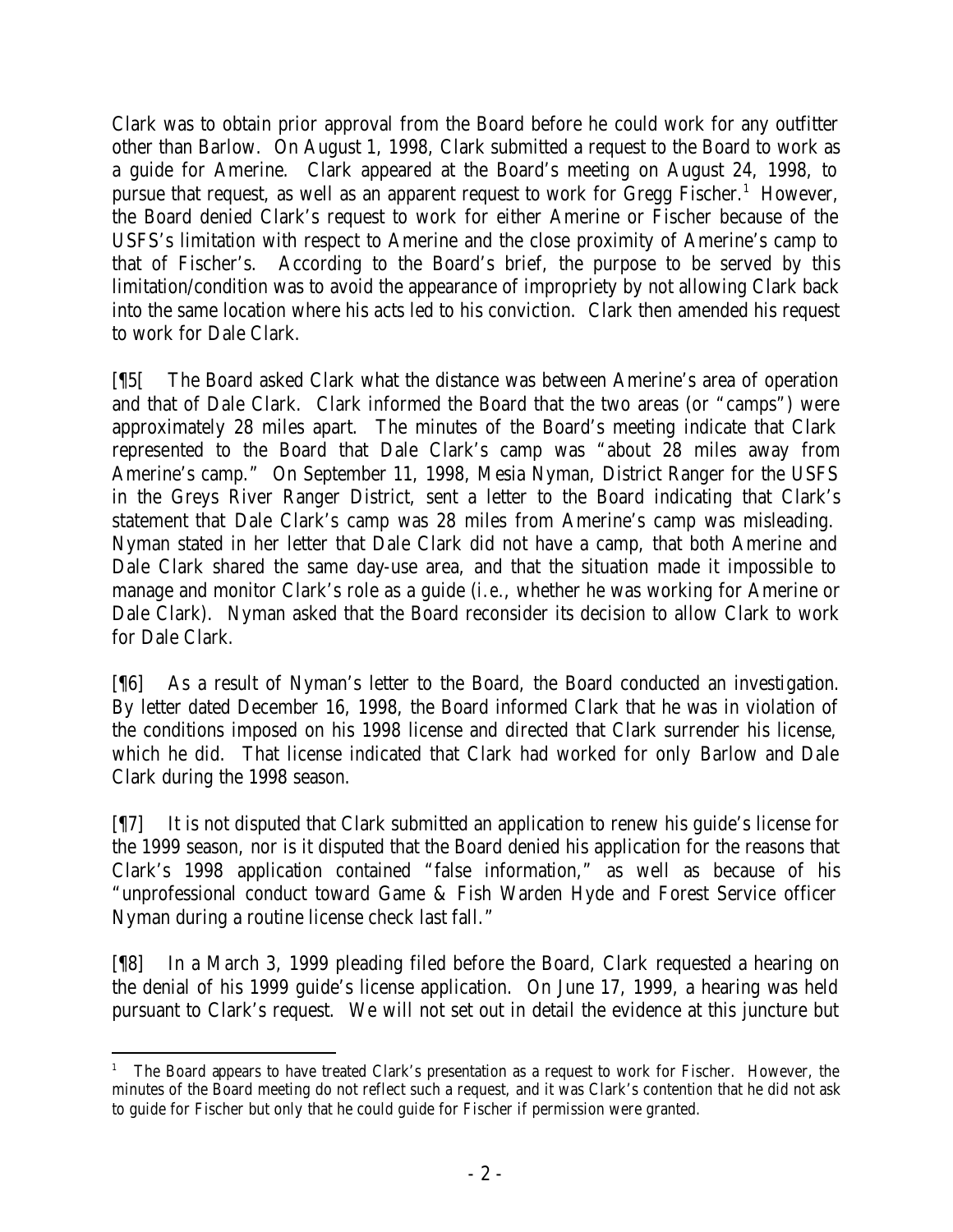will refer to the pertinent portions of that record in the course of our discussion of the issues. The end result of the hearing was that Clark was denied a license for the 1999 season. The Board's basis for denial was memorialized in the Findings of Fact, which we set out here in detail:

## **FINDINGS OF FACT**

1. We find that D. Kenneth Clark (Clark) previously held a 1998 professional guide license, as conditioned by the Board, in Wyoming.

2. We find that on or about August 24, 1998, Clark engaged in substantial misrepresentation, presented material false statements and failed to disclose material facts to the Board in supporting his request to amend the condition restricting the outfitter he could work for pursuant to his conditional 1998 professional guide license issued on or about July of 1998. Pursuant to his conditional license, Clark could only guide for Barlow Outfitting unless he appeared before the Board and requested approval to guide for another outfitter.

3. Specifically, we find that Clark attended the Board's regular meeting on August 24, 1998 to answer questions regarding Clark's request to guide for Gary Amerine (Amerine) because Barlow Outfitting could only hire him as a guide for one hunt. Clark stated that Gregg Fischer (Fischer) was going to hire him as a guide, (implying that he had spoken to Fischer), but that Clark failed to disclose to the Board that he did not talk to Fischer prior to attending the meeting. We find that Clark did not talk to Fischer until December of 1998; after the hunting season was over.

4. We find that Clark's statement that Fischer would hire him as a guide was substantially misleading in that the statement implied that Clark had spoken to Fischer to [*sic*] before the August 28, 1998 meeting, when he had not. We further find that Clark's statement was reasonably calculated to cause the Board to amend the conditions of his 1998 professional guide license.

5. We find that on the same date as set forth in paragraph 2, Clark returned to the meeting and represented that Dale Clark (D. Clark)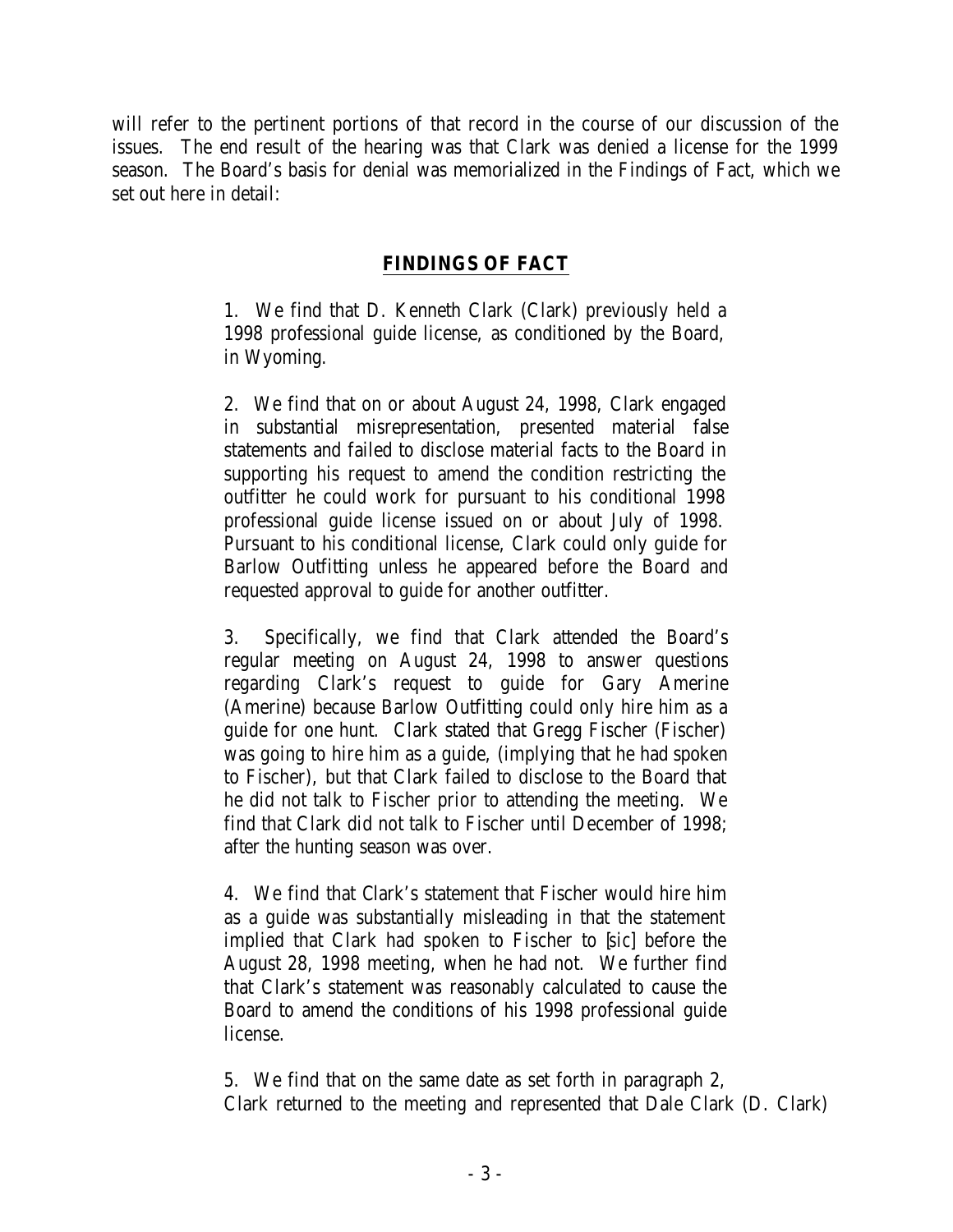would hire him as a guide for the 1998 hunting season. In supporting his request to guide for D. Clark, Clark represented that D. Clark operated his outfitting business mainly in the Salt Creek River Drainage and lower half of Grey's River. When questioned about the distance of D. Clark's operating area from Amerine's camp, Clark represented to the Board that the camp was about twenty-eight (28) miles away from D. Clark's operating area. Clark failed to inform the Board that D. Clark's and Amerine permitted usage areas actually overlapped and that D. Clark's authorized area was within seven (7) miles of Amerine's camp.

6. We find that Clark is familiar with the Grey's River and Salt Creek River District as he has lived in the area for fortynine (49) years and has been professionally outfitting and guiding the area for thirty-one (31) years, as represented by Clark in his testimony and application for a professional guide license. As such, Clark knew he was misrepresenting to the Board that the distance from Amerine's camp to D. Clark's operating area was about twenty-eight (28) miles. We find that Clark's misrepresentation was reasonably calculated to cause the Board to amend the conditions of his 1998 professional guide license.

7. We find that Clark's failure to advise the Board that Amerine's operating area and D. Clark's operating area overlapped was an intentional omission of a material fact to the Board which was reasonably calculated by Clark to cause the Board to amend the conditions placed on his 1998 professional guide license.

8. We find that Clark's activities as described in paragraphs 1 through 7 of the Findings of Fact constitute unethical and/or dishonorable conduct pursuant to the Board's Rules and Regulations, Chapter 3, Section  $1(t)^{[2]}$ .

9. We find that on or about October 8, 1998, Clark and his hunters were subjected to a routine licensure check by Mesia Nyman (Nyman), District Ranger for the United States Forest Service on the Bridger-Teton Forest, Grey's River Ranger district, and Kemmerer Ranger District, and Duane Hyde

 <sup>2</sup> (t) A licensee shall not violate any provision of the act.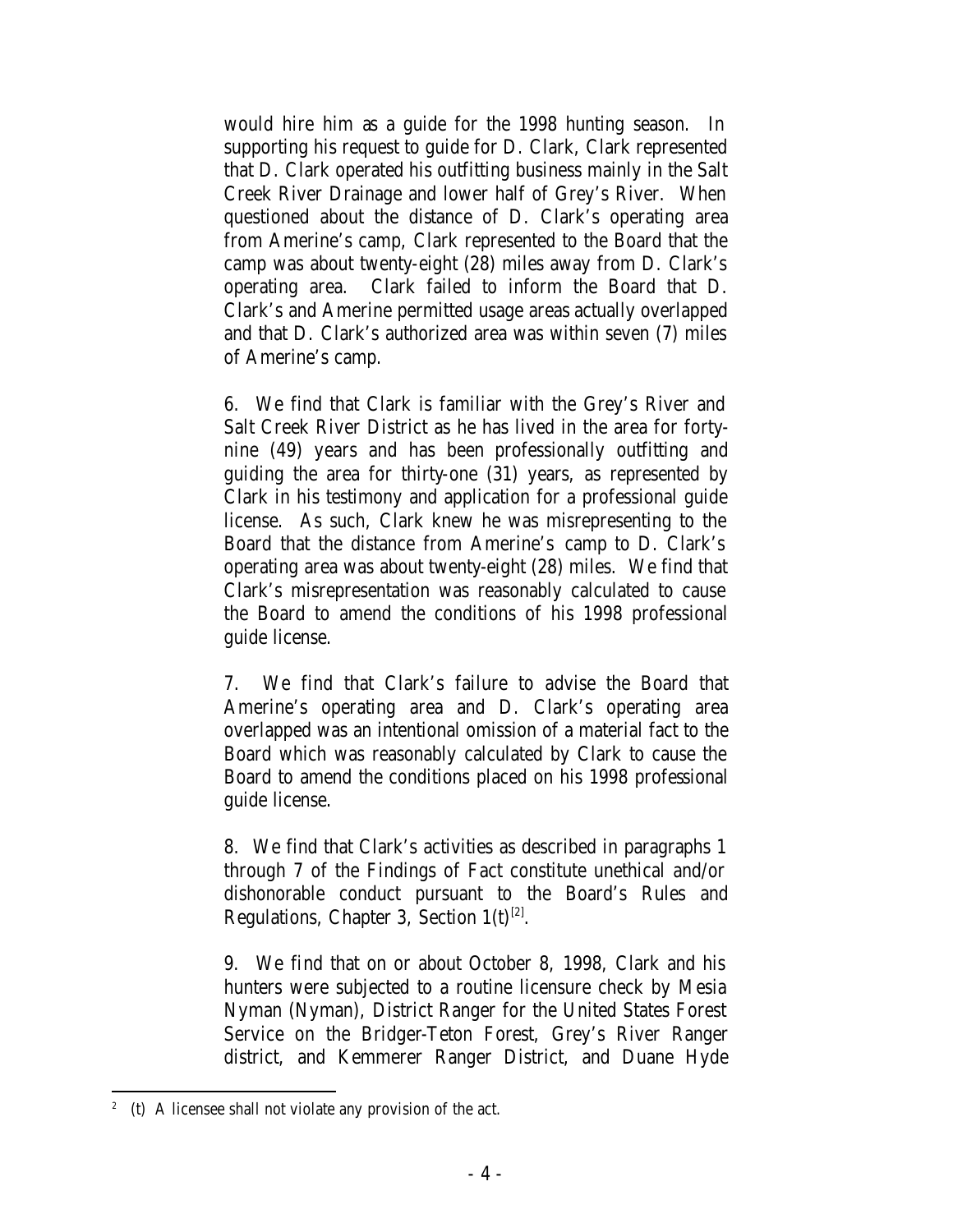(Hyde), Game Warden for the Wyoming Game and Fish Department.

10. We find the testimony of Nyman and Hyde to be credible in that they presented a consistent account of the events surrounding the licensure check of Clark and his party of hunters.

11. During the license check, we find that Clark intentionally handled livestock in a manner that was intended to interfere with Hyde when he was checking hunters' licenses. Clark led the livestock near Hyde and jerked the lead rope of the horse causing the horse to rear. This action caused the horse to nearly step on Hyde's foot.

12. We find that Clark further interfered with the license check in refusing to answer questions asked by Hyde pertaining to the area he was guiding the hunters. We find that Hyde asked Clark where he had been hunting and Clark answered "What do you want to know for?" We find that Hyde responded: "I'd like to know.", [*sic*] and Clark did not respond with a direct answer, but stated: "You've got some real problems going on in there." Without further comment to Hyde, Clark walked away and left the scene.

13. We find that Clark's activities as set forth in paragraphs 9 through 12 constitute unethical and/or dishonorable conduct pursuant to the Board's Rules and Regulations, Chapter 3, Section 1, for failing to cooperate with State and Federal wildlife officials.

[¶9] Clark next filed a petition for review in the district court, under W.R.A.P 12.03, seeking to further challenge the action of the Board in denying his guide's license for 1999. The essence of the district court's decision to reverse the action of the Board was that a person is *entitled* to a guide's license so long as that person is 18 years of age and is employed by a licensed outfitter. Wyo. Stat. Ann. § 23-2-412(a) (LexisNexis 2001). The district court held that nothing more is required and, thus, the Board lacked statutory authority to deny Clark a license because he met the statutory qualifications.

### **STANDARD OF REVIEW**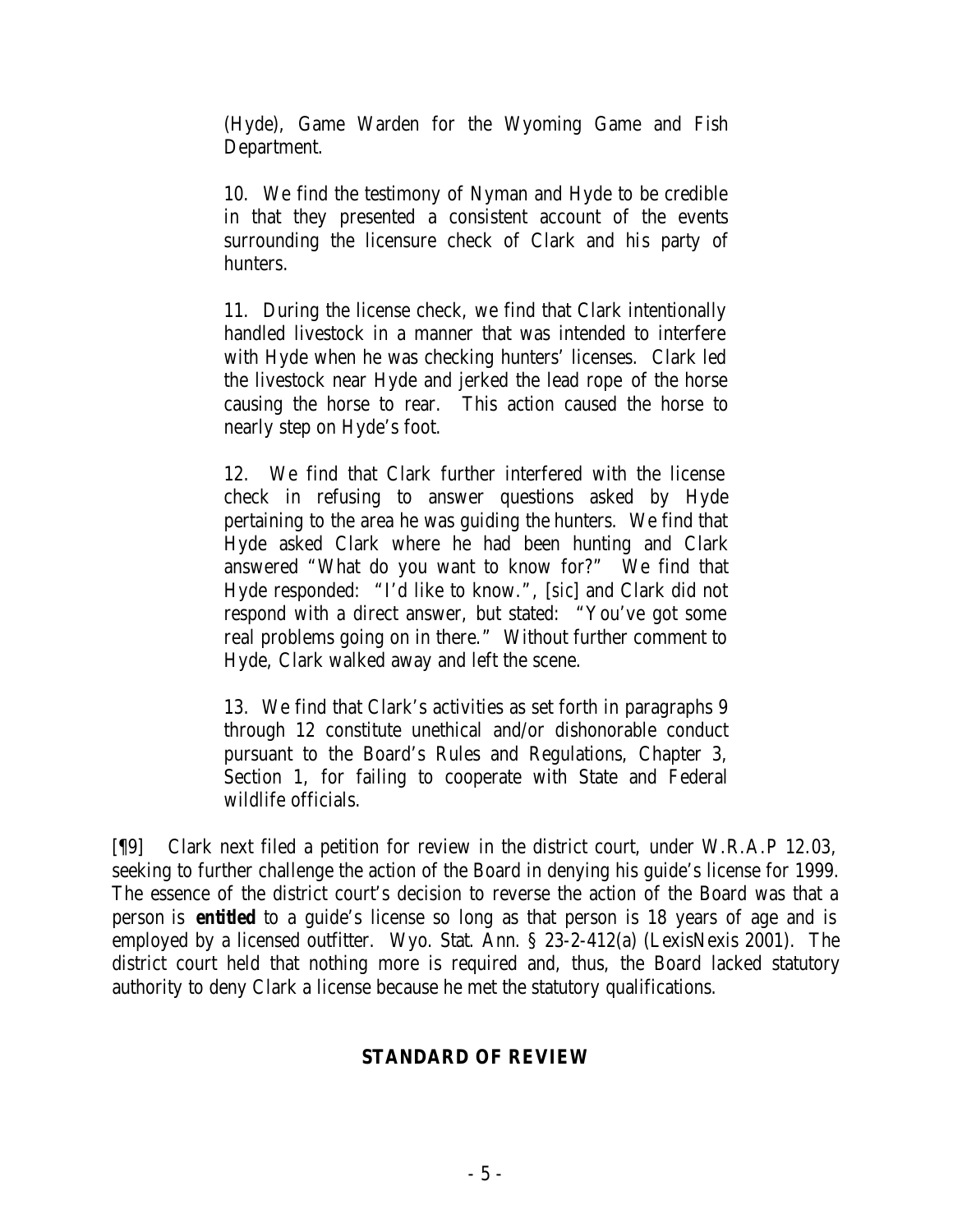[¶10] The standard of review for judicial review of agency action is set forth in Wyo. Stat. Ann. § 16-3-114(c) (LexisNexis 2001):

> (c) To the extent necessary to make a decision and when presented, the reviewing court shall decide all relevant questions of law, interpret constitutional and statutory provisions, and determine the meaning or applicability of the terms of an agency action. In making the following determinations, the court shall review the whole record or those parts of it cited by a party and due account shall be taken of the rule of prejudicial error. The reviewing court shall:

(i) Compel agency action unlawfully withheld or unreasonably delayed; and

(ii) Hold unlawful and set aside agency action, findings and conclusions found to be:

> (A) Arbitrary, capricious, an abuse of discretion or otherwise not in accordance with law;

> (B) Contrary to constitutional right, power, privilege or immunity;

> (C) in excess of statutory jurisdiction, authority or limitations or lacking statutory right; (D) Without observance of procedure required by law; or

(E) Unsupported by substantial evidence in a case reviewed on the record of an agency hearing provided by statute.

*See Dorr v. Board of Certified Public Accountants*, 2001 WY 37 ¶8, 21 P.3d 735, ¶8 (Wyo. 2001)

#### **DISCUSSION**

[¶11] We do not agree with the district court's conclusion that the Board is so hobbled by statute that it must issue a guide's license so long as the applicant is 18 years old and employed by a licensed outfitter, without regard for any other facts or circumstances including the applicant's history of performance under licenses issued by the Board. In this circumstance, Clark surrendered his outfitter's license because of a felony conviction, and he surrendered his 1998 guide's license because of problems he encountered during that season. Clark did not seek review of either of those actions of the Board, and they are now at repose.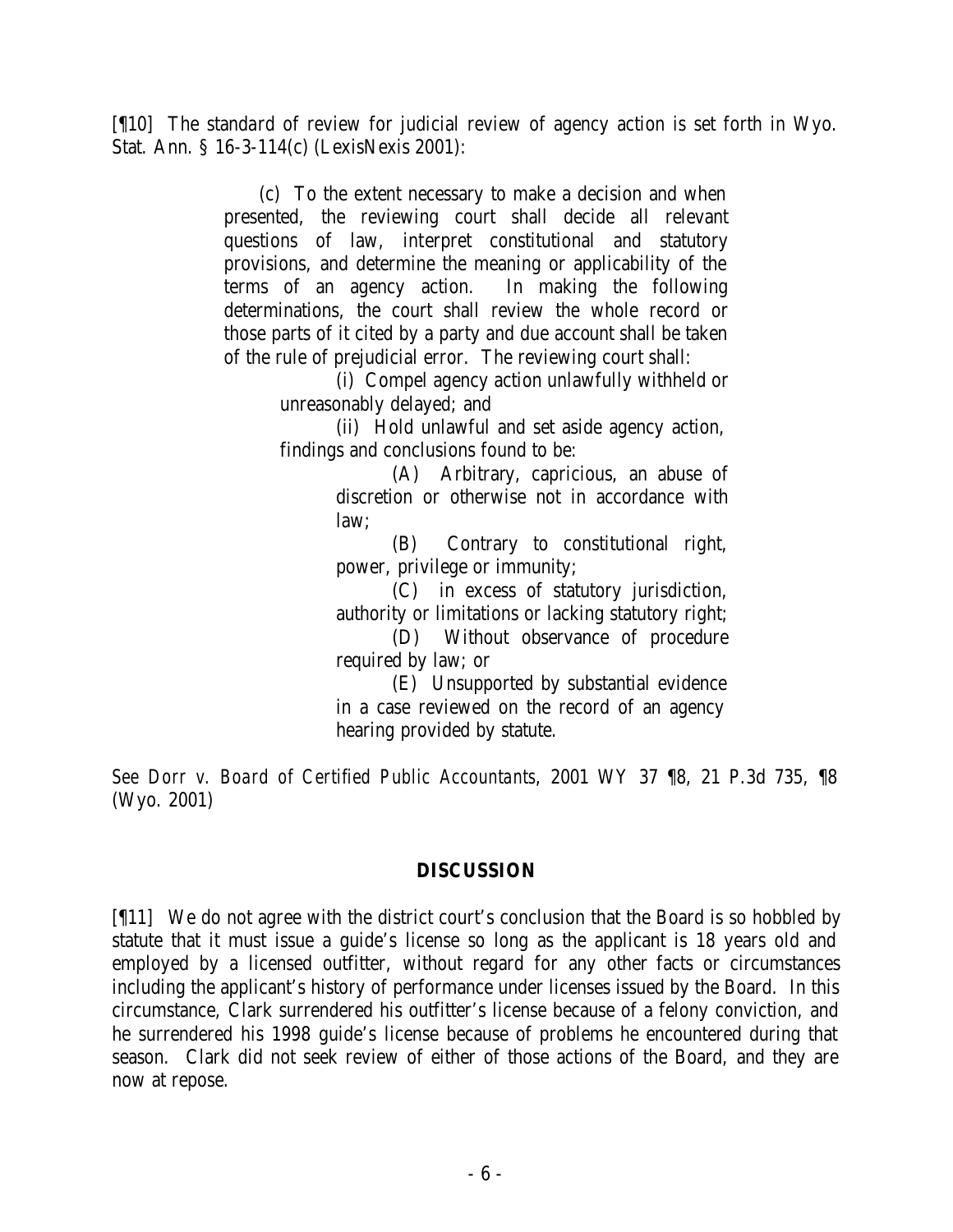[¶12] We must first explore the language contained in all of the statutes pertaining to the purposes and powers of the Board with respect to issuing licenses. The map we use in examining these statutes is that found in our conventions with respect to the construction of statutes. In interpreting statutes, our primary consideration is to determine the legislature's intent. All statutes must be construed in pari materia and, in ascertaining the meaning of a given law, all statutes relating to the same subject or having the same general purpose must be considered and construed in harmony. Statutory construction is a question of law, so our standard of review is *de novo*. We endeavor to interpret statutes in accordance with the legislature's intent. We begin by making an inquiry respecting the ordinary and obvious meaning of the words employed according to their arrangement and connection. We construe the statute as a whole, giving effect to every word, clause, and sentence, and we construe all parts of the statute in pari materia. *Fontaine v. Board of County Commissioners of Park County*, 4 P.3d 890, 894-95 (Wyo. 2000) (and cases cited therein); and *see Wyoming Department of Transportation v. Haglund*, 982 P.2d 699, 701-3 (Wyo. 1999); and *Richards v. Board of County Commissioners of Sweetwater County*, 6 P.3d 1251, 1253 (Wyo. 2000).

[¶13] The introductory clause in the act governing the Board is set out in Wyo. Stat. Ann. § 23-2-401(a) (LexisNexis 2001):

> (a) Except as provided under subsection (d) of this section, no nonresident shall hunt big or trophy game animals on any designated wilderness area, as defined by federal or state law, in this state unless accompanied by a licensed professional guide or a resident guide. There shall be at least one (1) licensed professional guide or resident guide accompanying each two (2) nonresident hunters. The commission may also specify other areas of the state, or specific big or trophy game species, for which a licensed professional or resident guide is required for nonresidents, *for purposes of proper game management, protection of hunter welfare and safety, or better enforcement of game fish* **[***sic***]** *laws*. The commission may allow licensed guides to accompany more than two (2) hunters but no more than six (6) hunters in specific areas.

(Emphasis added.)

[¶14] The series of statutes that follows invests the Board with the responsibility to ensure that outfitters and guides to whom it issues licenses possess the qualifications necessary to carry out the purposes set out in the emphasized portion of the statute. The additional statutory requirements that a guide be at least 18 years of age and employed by an outfitter do nothing to ensure that the Board's ultimate responsibilities are met.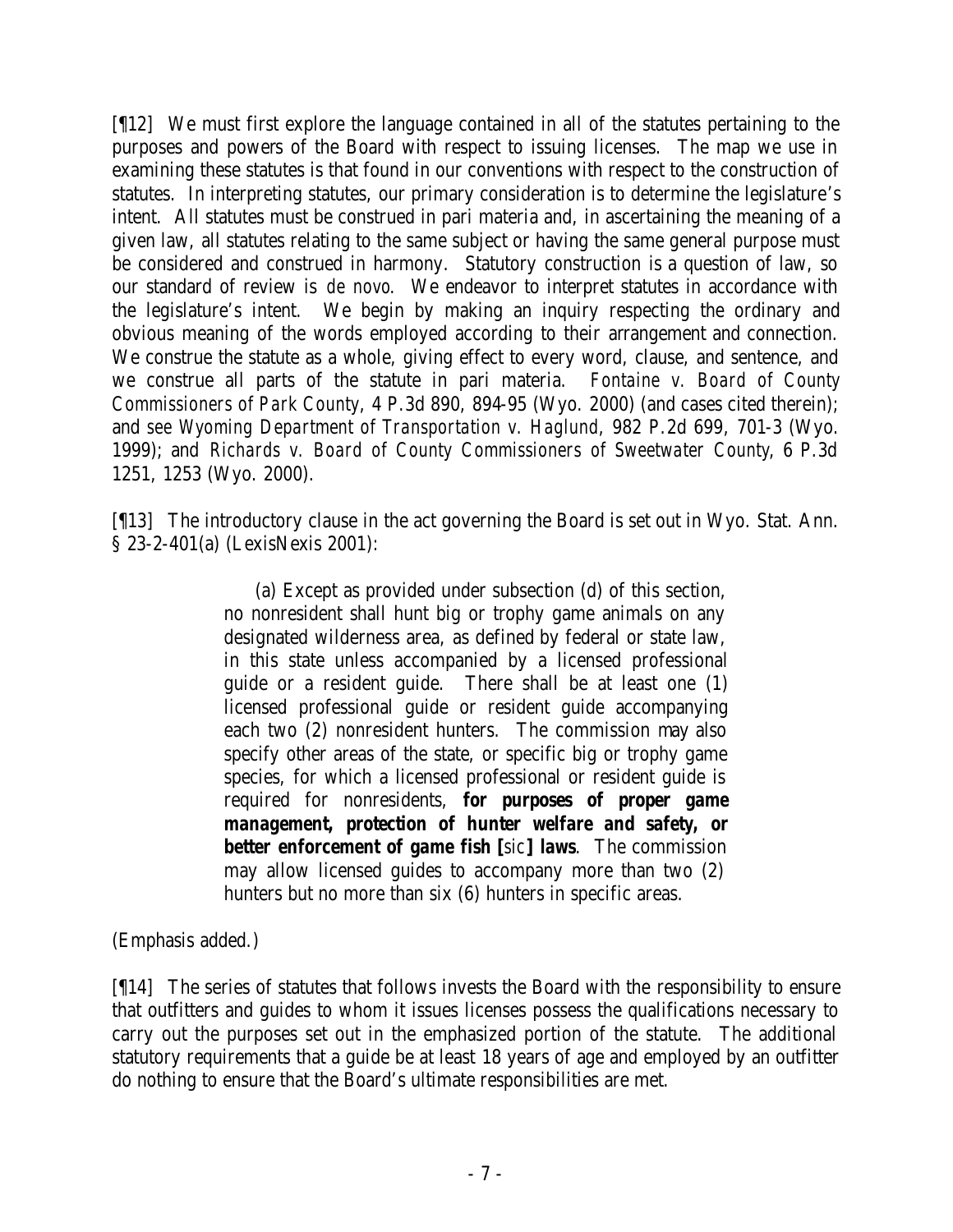[¶15] The powers and duties of the Board are found in Wyo. Stat. Ann. § 23-2-410 (LexisNexis 2001):

(a) The board shall:

(i) Adopt an official seal;

(ii) *Carry out the provisions of this act and in accordance with the Wyoming Administrative Procedure Act, adopt necessary rules and regulations for carrying out this act including requirements for training, experience and knowledge of relevant law and rules and regulations as may be imposed upon outfitters and professional guides, the content and requirements for examination of license applicants and other necessary and reasonable rules*;

(iii) Report to the governor in accordance with W.S. 9-2-1014.

 (b) The board may employ personnel as required to carry out this act and establish compensation for any employees subject to legislative budget authorization. In enforcing this act and its rules and regulations, the board shall require investigators to receive peace officer training and qualification under W.S. 9-1-701 through 9-1-708.

 (c) *The board shall license and regulate outfitters and professional guides in this state and shall*:

(i) *Examine applicants for licensure under this act*;

(ii) *Deny or approve applications for licensure and may revoke or suspend licenses in accordance with this act and its rules and regulations*;

(iii) Conduct hearings upon complaints received relative to licensees;

(iv) *Impose reasonable restrictions and limitations upon licensees as necessary to implement this act*;

(v) Designate areas within the state as recommended by the commission for game management purposes in which a licensee may conduct outfitting or professional guiding under the license;

(vi) Repealed by Laws 1991, ch. 156, § 2.

 (d) Unless a court issues a search warrant based on probable cause that a private property owner is engaged in illegal outfitting activities, investigators of the board shall not enter onto private property without express permission from the property owner. The board shall not require private landowners to sign an authorization form for outfitters licensed by the board to enter lands owned by the person.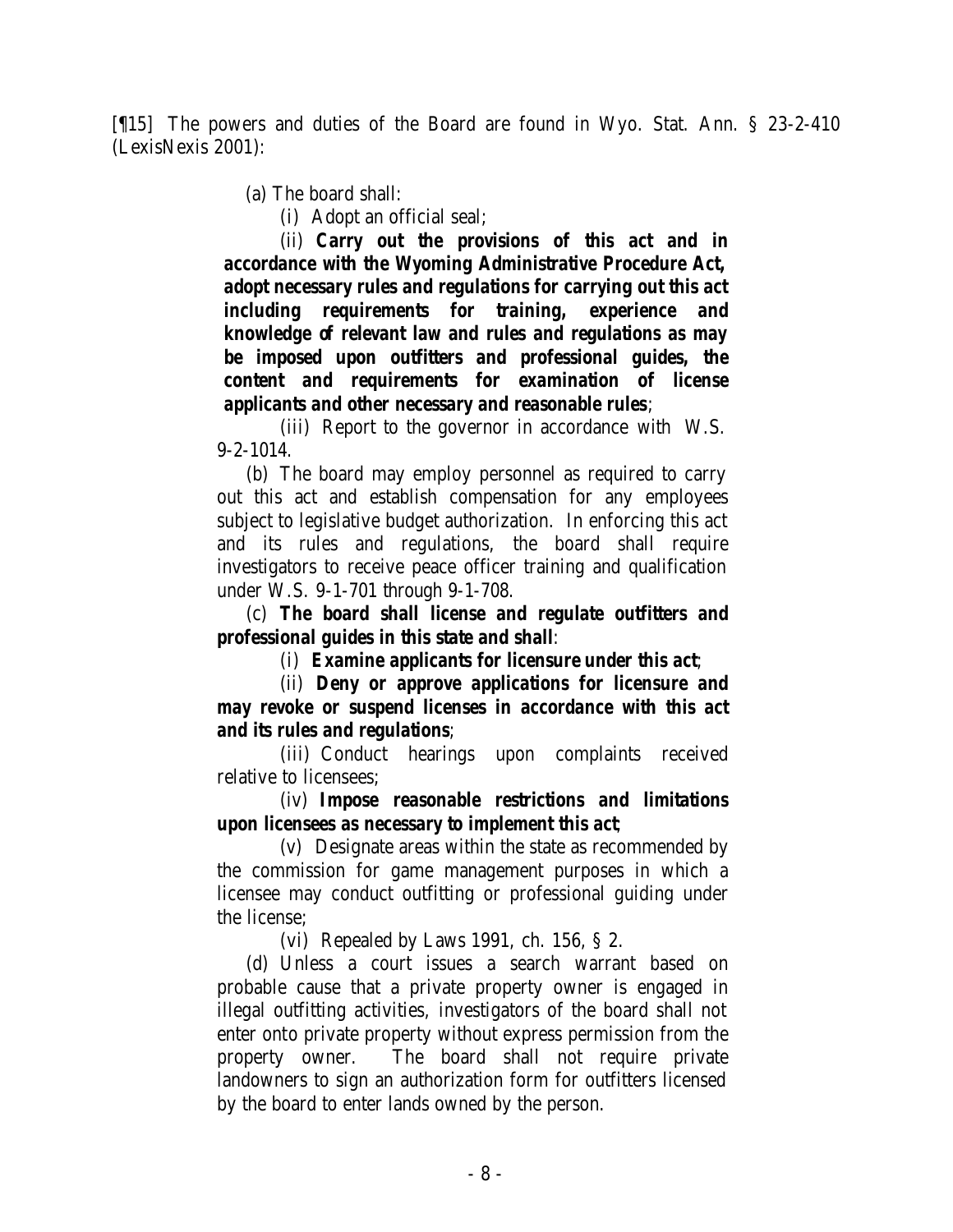(Emphasis added.)

[¶16] The emphasized portion of the statute immediately above empowers the Board to adopt rules and regulations designed to ensure that persons licensed under these statutes are qualified to perform services as an outfitter or guide.

[¶17] The statutory qualifications for professional guide's license are set out in Wyo. Stat. Ann. § 23-2-412 (LexisNexis 2001):

> (a) An applicant for a professional guide's license under this act shall meet the following qualifications:

> > (i) At least eighteen (18) years of age;

(ii) Employed by or operating under an independent contract with a licensed outfitter;

(iii) and (iv) Repealed by Laws 1991, ch.  $156$ ,  $\S$  2.

 (b) A professional guide's license issued under this act is valid only while the licensee is employed by or operating under an independent contract with a licensed outfitter.

 (c) Once in every twelve (12) month period, an applicant may receive a license allowing him to provide guiding services under this act for not more than fourteen (14) consecutive days by paying the fee set forth in W.S. 23-2-414.

 (d) A licensed outfitter contracting with a professional guide for guiding services shall be responsible for the conduct of the independent contractor guide as if he were an employee.

 (e) In addition to subsection (a) of this section, an applicant for a professional guide's license shall report:

(i) *Any conviction or forfeiture of any bond amount for a violation of federal or state law or applicable regulation relating to wildlife, game and fish within five (5) years before the date of filing license application*;

(ii) *Any felony conviction*; and

(iii) *Any conviction for a violation of federal or state law relating to criminal fraud and occurring within five (5) years prior to the date of filing application*.

(Emphasis added.)

[¶18] We view this statute as empowering the Board to consider the information an applicant is required to report under the emphasized portion of the statute in granting,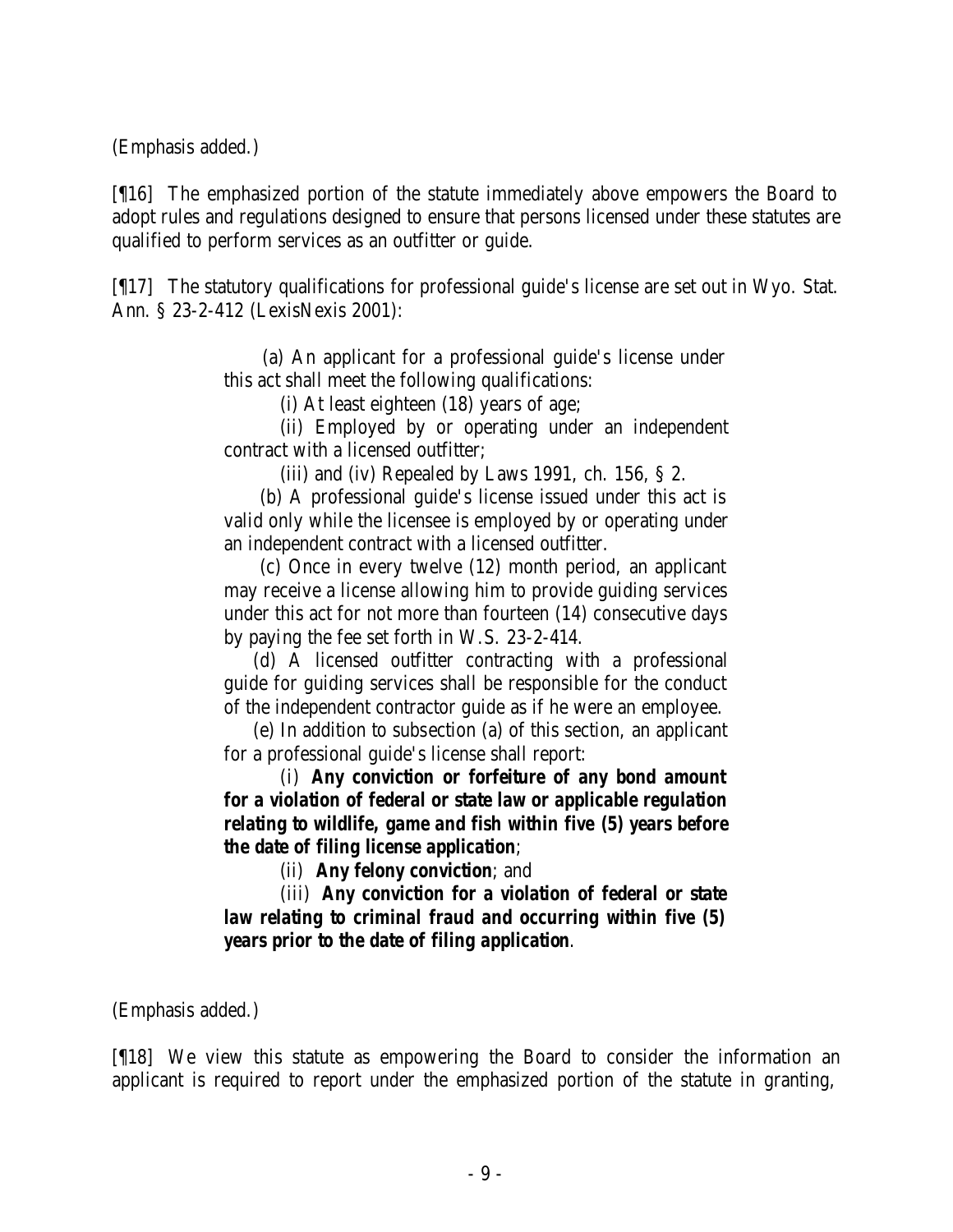denying, or limiting the issuance of a license. Any other construction would fully negate these provisions.

[¶19] In fulfillment of Wyo. Stat. Ann. § 23-2-413 (LexisNexis 2001), the Board has adopted a form for submitting an application for a guide's license.

> (a) Application for a license authorized by this act shall be made upon a form prescribed and furnished by the board, contain information required by the board and be signed by the applicant. The board may impose an application fee of not to exceed a reasonable amount necessary to defray the costs incurred in processing the application, administering the examination required by this section and conducting necessary investigation.

> (b) Each applicant for a license under this act shall submit to examination by the board. The examination shall be administered by the board and shall:

(i) Be standardized for each type of license issued under this act;

(ii) *Require sufficient knowledge of the services to be provided under the license*;

(iii) *Test the ability of the applicant to perform services under the license in a safe manner*; and

(iv) *Require special knowledge applicable to the particular type of license for which application is made*.

 (c) *In addition to examination under subsection (b) of this section, the board may investigate the qualifications of the applicant to ensure compliance with this act.*

 (d) The board shall require the applicant for a license under this section to post and maintain a liability insurance policy to protect clients and property owners against injury or damage as a result of negligence by outfitters or their agents or employees. The limits of coverage shall be not less than twenty-five thousand dollars (\$25,000.00) for property damage and for personal injury or death, not less than one hundred thousand dollars (\$100,000.00) for injury to or death of one (1) person and not less than three hundred thousand dollars (\$300,000.00) for all injuries or death from any one (1) occurrence.

(Emphasis added.)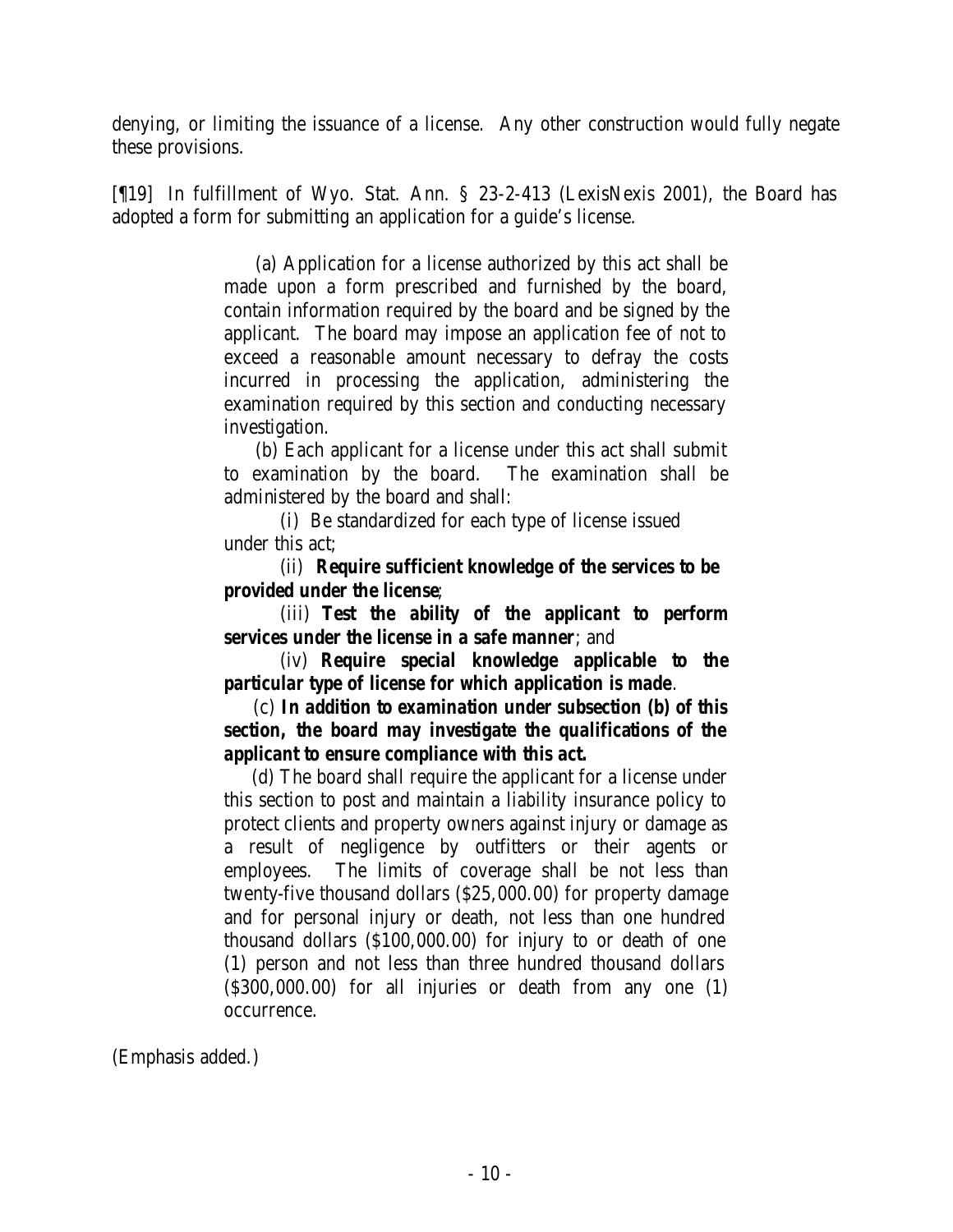[¶20] The Board has power to suspend or revoke licenses, as set out in Wyo. Stat. Ann. § 23-2-416 (LexisNexis 2001):

> (a) The board may require payment of damages as provided by subsection (b) of this section or suspend or revoke a license issued under this act for any of the following causes:

> (i) Fraud or substantial misrepresentation in obtaining a license under this act;

> > (ii) Fraudulent advertising;

(iii) Conviction of a felony;

(iv) Violation of any significant federal or state law or related regulations pertaining to wildlife, game and fish;

(v) Unethical or dishonorable conduct;

(vi) A substantial breach of contract with any person using outfitting or professional guiding services of the licensee;

(vii) Willful violation of the terms and conditions under which the license is issued;

(viii) Inhumane treatment of any animal;

(ix) Willfully endangering the health and safety of any person;

(x) Violation of this act or any rule or regulation of the board.

 (b) If a client of an outfitter or professional guide licensed under this act is injured by any of the causes specified under subsection (a) of this section, the board may require the outfitter or guide as a condition of returning his license, to pay to the client any court ordered damages including any:

(i) Fees paid by the client to the outfitter or guide;

(ii) Actual travel and lodging expenses incurred by the client in attempting to use the outfitter's or guide's services; and

(iii) Other actual expenses incurred by the client in attempting to use the outfitter's or guide's services.

 (c) Except as provided in subsection (d) of this section, suspension and revocation proceedings under this section shall be conducted in accordance with the Wyoming Administrative Procedure Act.

 (d) Upon receipt from the department of family services of a certified copy of an order from a court to withhold, suspend or otherwise restrict a license issued by the board, the board shall notify the party named in the court order of the withholding, suspension or restriction in accordance with the terms of the court order. No appeal under the Wyoming Administrative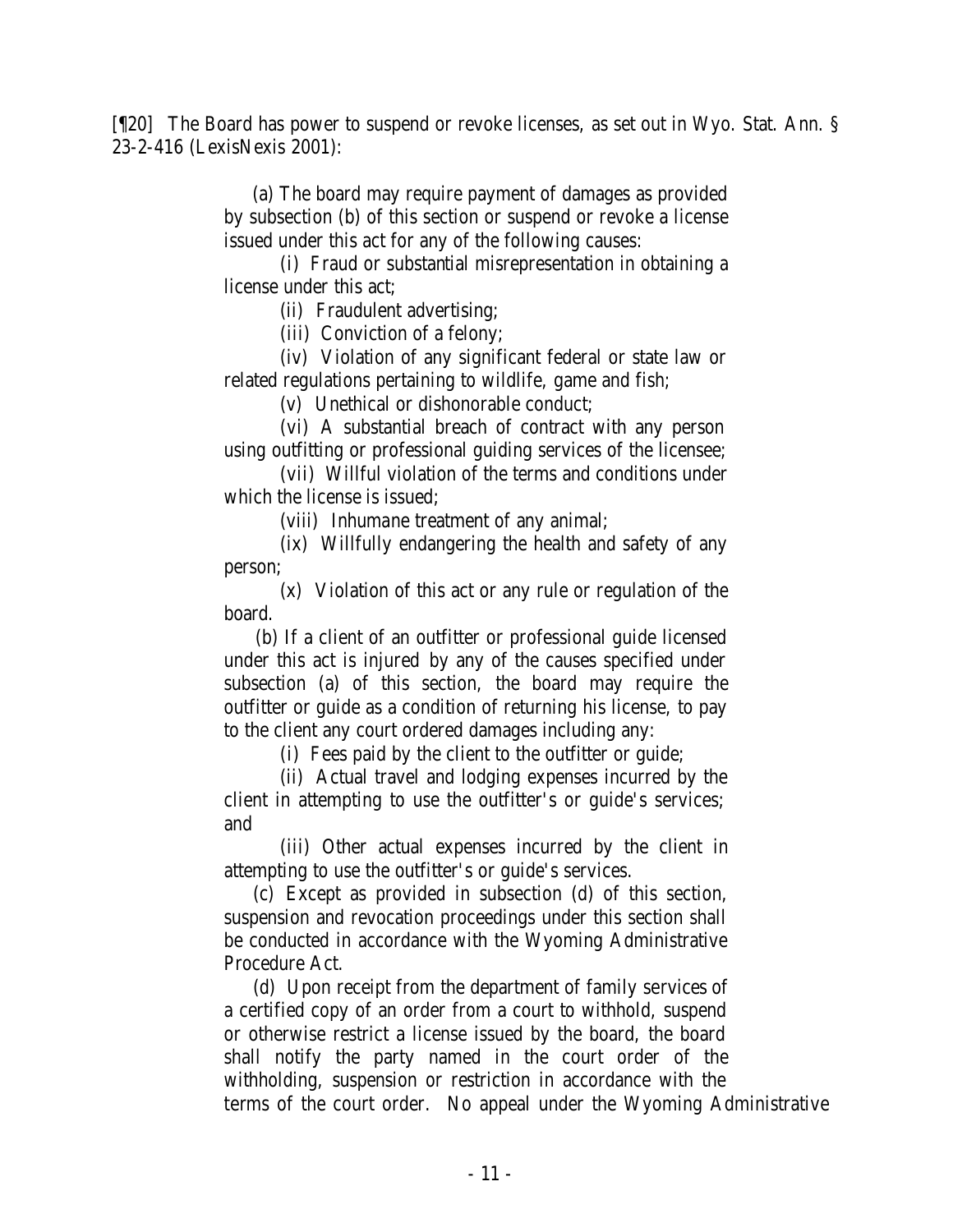Procedure Act shall be allowed for a license withheld, suspended or restricted under this subsection.

[¶21] The record does not reveal what examination process, if any, is employed by the Board. The Board does use an application form that solicits identifying information, including the applicant's age. It also requires the applicant to divulge information about convictions made relevant by the statutes set out above, the name of the outfitter for whom the applicant intends to work, if the applicant has previously been licensed as a guide, and if not, the applicant's training and experience for guiding and knowledge of the area in which the applicant intends to guide, as well as the source of that knowledge. The only "stain" on Clark's record was his Lacey Act conviction, but the Board made a decision to issue a conditional license in any event (the condition being that he could not work for Amerine or in the vicinity of Amerine's area of operation). No interested party challenged the issuance of that license.

[¶22] As noted above, Ranger Nyman lodged what may be characterized as an objection to Clark working as a guide for Dale Clark because Dale Clark's area of operation was too close to Amerine's area of operation in that they were both permitted to operate in the same day-use area (we note at this juncture that no evidence was ever presented that they did, in fact, actually operate in the same day-use area or that the two outfitters ever operated even in close proximity to one another, only that such was a possibility). Included in the exhibits is a map of the Bridger-Teton National Forest that was used to demonstrate the boundaries of the various outfitters' areas of operation. The map is of some marginal utility, but the evidentiary markings on it can best be described as resembling the borders and battle lines of an all-out Balkan's war. We are persuaded that, based upon Nyman's objection to Clark working for Dale Clark, such objection would apply to all outfitters operating in the Bridger-Teton National Forest (in theory, though perhaps not in actual application). Nonetheless, the Board approved Clark's request to serve as a guide for Dale Clark. We will return to this subject later in the opinion; however, we make mention of Nyman's letter here because it caused the Board to initiate an investigation which resulted in disciplinary action being taken against Clark.

[¶23] As noted above, the Board denied Clark a license when he applied for a 1999 season license. Although it does not form a basis for our affirmance of this case, it is necessary as a threshold matter to briefly discuss the hearing officer's determination that the burden of proof in the hearing before the Board was on Clark. The hearing officer made reference to *JM v. Department of Family Services*, 922 P.2d 219, 221-22 (Wyo. 1996) to justify that ruling. Our decision in *JM* is not directly applicable to the circumstances of this case. In quoted material, we did include the statement, "an applicant for benefits or for a license is the proponent in eligibility determinations," but to the extent the quoted phrase is applicable, Clark had already met his burden of proof. 922 P.2d at 221 (quoting 4 Jacob A. Stein, et al., Administrative Law § 24.02 at 24-21 (1987)). Based on the circumstances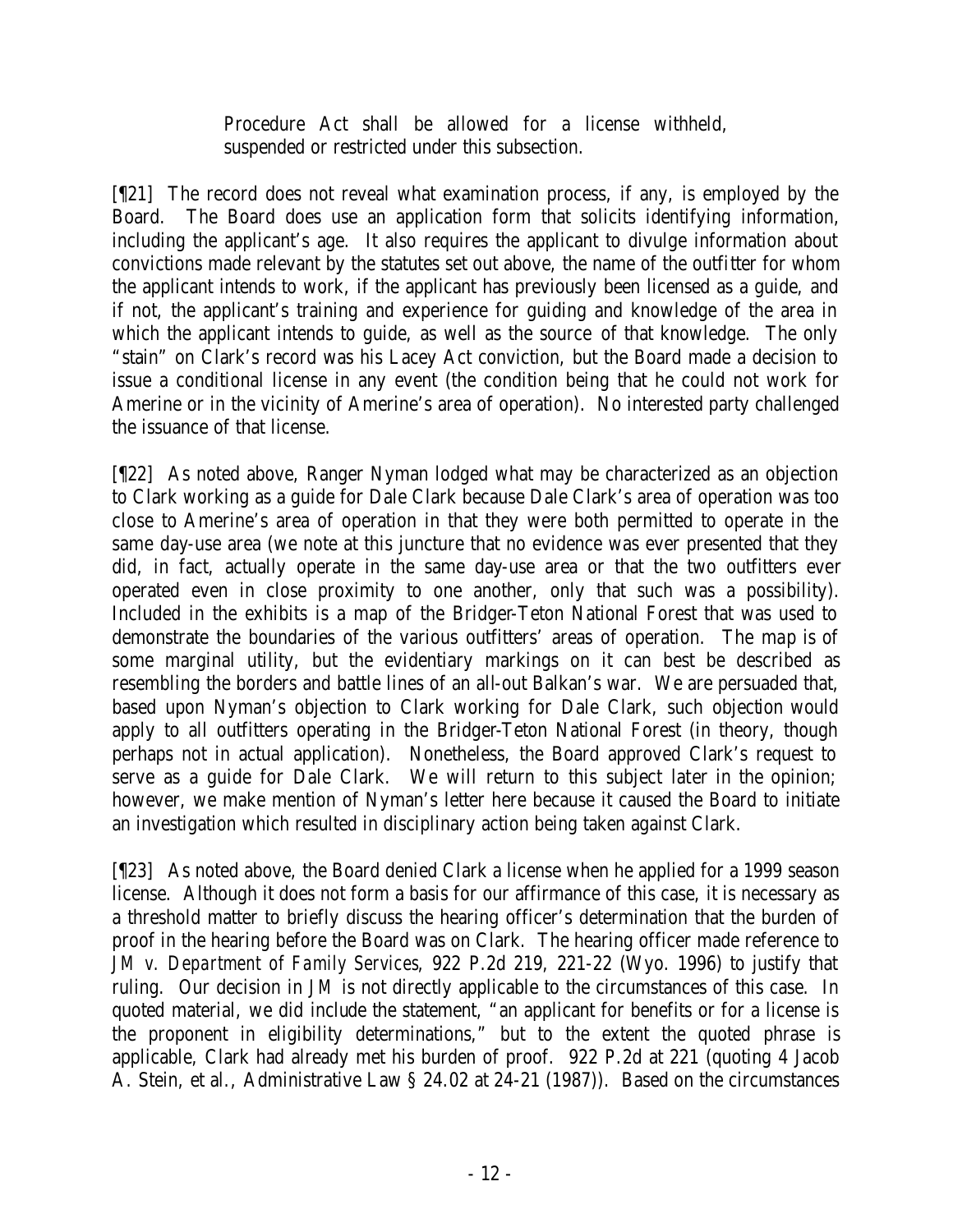of this case, the provisions of Wyo. Stat. Ann. § 23-2-414<sup>3</sup> (LexisNexis 2001), and Wyo. Stat. Ann. § 16-3-113<sup>4</sup> (LexisNexis 2001), once Clark established the qualifications for

 (a) Upon passage of required examination and if it determines the applicant is otherwise in compliance with the requirements of this act and its rules and regulations, the board may issue a license upon payment of the applicable fee as established by the board pursuant to W.S. 33-1-201.

(i) to (iii) Repealed by Laws 1998, ch. 59, § 2.

 (b) A license issued under this act is valid for the calendar year in which issued and shall expire on December 31 of that year unless earlier expiring pursuant to W.S. 23-2-412(b) or otherwise suspended or revoked.

 (c) A license may be renewed upon submission of application with the board in accordance with its rules and regulations and payment of the appropriate fee prescribed under subsection (a) of this section.

 (d) All fees collected by the board pursuant to this act shall be deposited with the state treasurer. Upon receipt, the state treasurer shall credit the revenues to an account within the trust and agency fund. Expenditures from the account shall be for expenses incurred by the board in administering this act.

4 Section 16-3-113 states:

 (a) When the grant, denial, suspension or renewal of a license is required by law to be preceded by notice and an opportunity for hearing the provisions of this act concerning contested cases apply.

 (b) When a licensee has made timely and sufficient application for the renewal of a license or a new license with reference to any activity of a continuing nature, the existing license does not expire until the application has been finally determined by the agency, and, in case the application is denied or the terms of the new license limited, until the last day for seeking review of the agency order or a later date fixed by order of the reviewing court.

 (c) No revocation, suspension, annulment or withdrawal of any license is lawful unless, prior to the institution of agency proceedings, the agency gave notice by mail to the licensee of facts or conduct which warrant the intended action, and the licensee was given an opportunity to show compliance with all lawful requirements for the retention of the license. If the agency finds that public health, safety or welfare imperatively requires emergency action, and incorporates a finding to that effect in its order, summary suspension of a license may be ordered pending proceedings for revocation or other action. A cancellation of a driver's license pursuant to W.S. 31-7-121(c) shall not be valid until the department of transportation gives notice by mail to the licensee of the facts which warrant the intended action and provides the licensee with an opportunity to provide additional evidence or information with respect to the condition at issue within fifteen (15) days of the mailing of the notice. These proceedings shall be promptly instituted and determined.

<sup>3</sup> Section 23-2-414 states: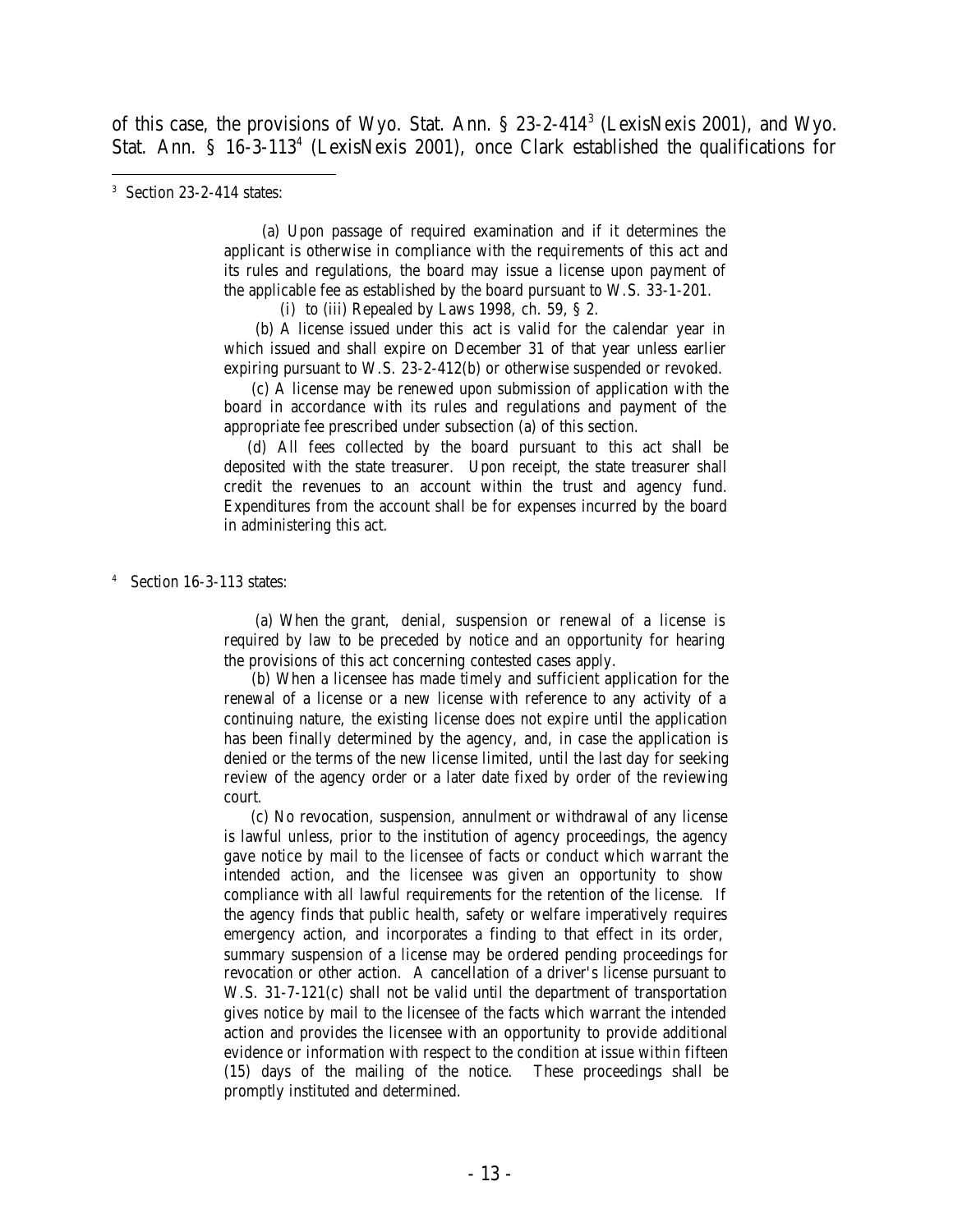licensure, the burden of proof should have shifted to the Board to go forward with its evidence justifying the denial of Clark's license, though Clark had the burden of persuading the Board that its grounds for denial were insufficient under the governing statutes and regulations. *See JM,* 922 P.2d at 221-22; *also see Casper Iron & Metal v. Unemployment Insurance Commission*, 845 P.2d 387, 393-94 (Wyo. 1993).

[¶24] The dispositive issue in this case is whether there is substantial evidence to support the Board's findings and, hence, its conclusion that Clark's license could be denied. We defer to an agency's findings of fact if they are supported by substantial evidence. Substantial evidence is relevant evidence that a reasonable mind can accept as adequate to support an agency's conclusion. *Colorado Interstate Gas Company v. Wyoming Department of Revenue*, 2001 WY 34 ¶8, 20 P.3d 528, ¶8.

[[25] The Board found that Clark made a material misrepresentation<sup>5</sup> to the Board when he appeared before it on August 24, 1998. The material misrepresentation was "implying" that he had spoken directly with Gregg Fischer about service as a guide for Fischer when, in fact, he had not spoken directly to Fischer. No verbatim record of exactly what Clark said at that meeting is available, only the minutes of the meeting. The minutes make no mention of Clark's request to guide for Fischer. It is only through exhibits in the record that any information with respect to the request to guide for Fischer can be found. One is a notation that the request was denied, and the second is this line from a letter Clark wrote to the Board: "Also Mr. Gregg Fischer was interested in hiring me if he needs another guide this fall." Clark claimed he did not say that he had talked to Fischer but merely that he represented that he could work for Fischer if the Board would add that provision to his conditional license. $6$  Clark testified that, although he had not talked with Fischer, he was informed through a third party that Fischer could use him as a guide if he was licensed. It is also Clark's contention that he never did ask to be licensed to work for Fischer but that he merely used him as an example of someone he could work for if his license was not so tightly conditioned. The only reliable evidence of what Clark said with respect to Fischer comes from Clark; indeed, it could be said that that is the only evidence in the record going to this issue. Based on the record, we cannot conclude that there was substantial evidence to support the Board's conclusions in this regard.

[¶26] The Board also found that Clark misrepresented facts and intentionally omitted other material facts with respect to the distance between Dale Clark's "camp" and the "camp" run by Amerine. Clark said they were about 28 miles apart. This is reflected in the

<sup>&</sup>lt;sup>5</sup> Chapter 3, Section 1, subsection (a) of the Wyoming State Board of Outfitters and Professional Guides, Rules and Regulations, provides: "(a) A licensee shall not submit any materially false statements or fail to disclose any material facts requested in connection with an application for licensure."

<sup>&</sup>lt;sup>6</sup> Clark's testimony established that jobs as a guide often came up on very short notice, precluding Clark from having time to go to the Board for additional authority to work as a guide.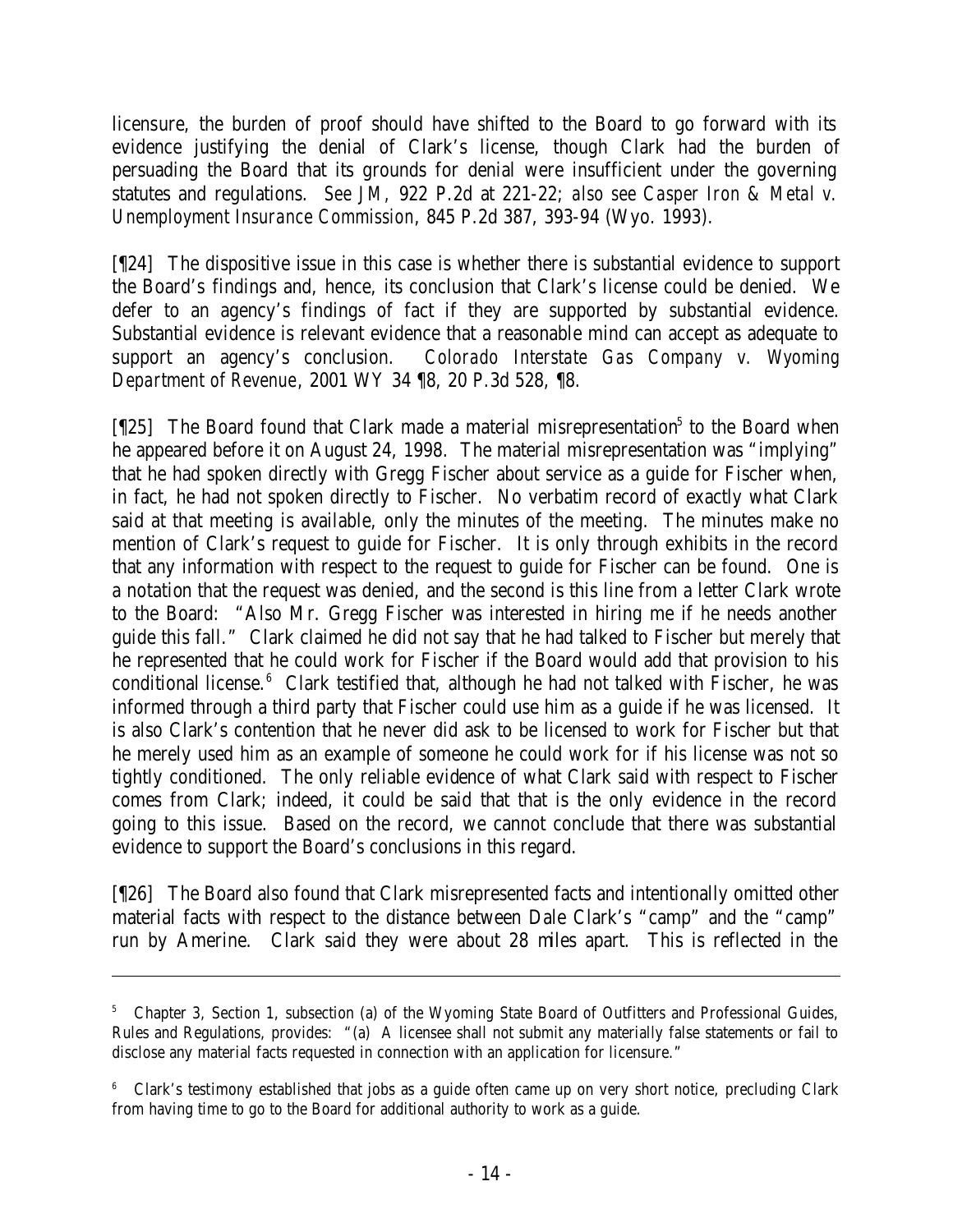minutes of the August 24, 1998 meeting. The factual basis for these alleged misrepresentations came in the form of testimony from Ranger Nyman. Nyman's testimony established that she differentiated between "camp" and "camp permit." She also differentiated between whether one was measuring the distance by hiking or going on horseback, as opposed to how the "crow flies." Nyman testified that the distance between the two camps was six or seven miles "from camp to ridge," and that the distance from "camp to day-use boundary is about 36 miles if you go on a road." Referring to the map that was used at the hearing, the distance from "camp" to "camp" appears to be about 18.5 miles as the "crow flies." Nyman's testimony appears to go to the closest possible distance that Clark might have been to Amerine's camp. Clark's testimony appears to go to the distance between the two camps. The record does not reflect how close to the Amerine camp Clark actually did work. Our conclusion is, once again, that the record simply does not contain substantial evidence to support the Board's conclusion that Clark made a material misrepresentation (or omission) in this regard.

[¶27] Finally, the Board found that Clark, during a routine license check being made by Game and Fish Warden Hyde and Ranger Nyman, acted in such a manner as to intend to "harass and/or intimidate U.S. Forest Service and Wyoming Game and Fish officers." Further, the Board found that Clark's conduct that day constituted "unethical or dishonorable conduct ... for failing to cooperate with State and Federal wildlife officials."<sup>7</sup> We first note that Nyman's role on the day in question was that of observer, and she had no direct contact with Clark, and that Hyde was the individual executing the routine license check. One of Nyman's observations was that Clark became visibly angry during the check and that she observed one of Clark's horses stepping on Hyde's foot. Hyde testified that he stopped Clark and his two hunters to do license checks. In very close proximity were Hyde, Nyman, Clark, Clark's pick-up and horse trailer, two hunters, and three horses. Hyde could tell that Clark was angry, so he ignored Clark and approached the hunters to check their licenses. During this process, Clark was moving horses into the horse trailer, and Hyde could tell that Clark jerked on one horse's head. The horse "braced and threw his head up. And as he braced, his foot hit [Hyde's] foot. He didn't step on [Hyde's] foot, he just hit against the side of it and kind of moved it aside." Hyde could not say that Clark did it purposely but that he "certainly was careless in coming that close." Hyde then asked Clark where he had been hunting, and Clark responded, "What do you want to know for?" Clark then walked to his pick-up and drove away. Hyde testified that, while he did view Clark as "disruptive and antagonistic," he did not think it warranted any enforcement action on his part. Clark presented a considerably different view of what transpired that day, and there was considerable evidence of a feud between

 7 Chapter 3, Section 1, subsection (f) of the Wyoming State Board of Outfitters and Professional Guides, Rules and Regulations, provides: "(f) A licensee shall cooperate fully with private landowners and public land management agencies and shall respect their rights and privileges."